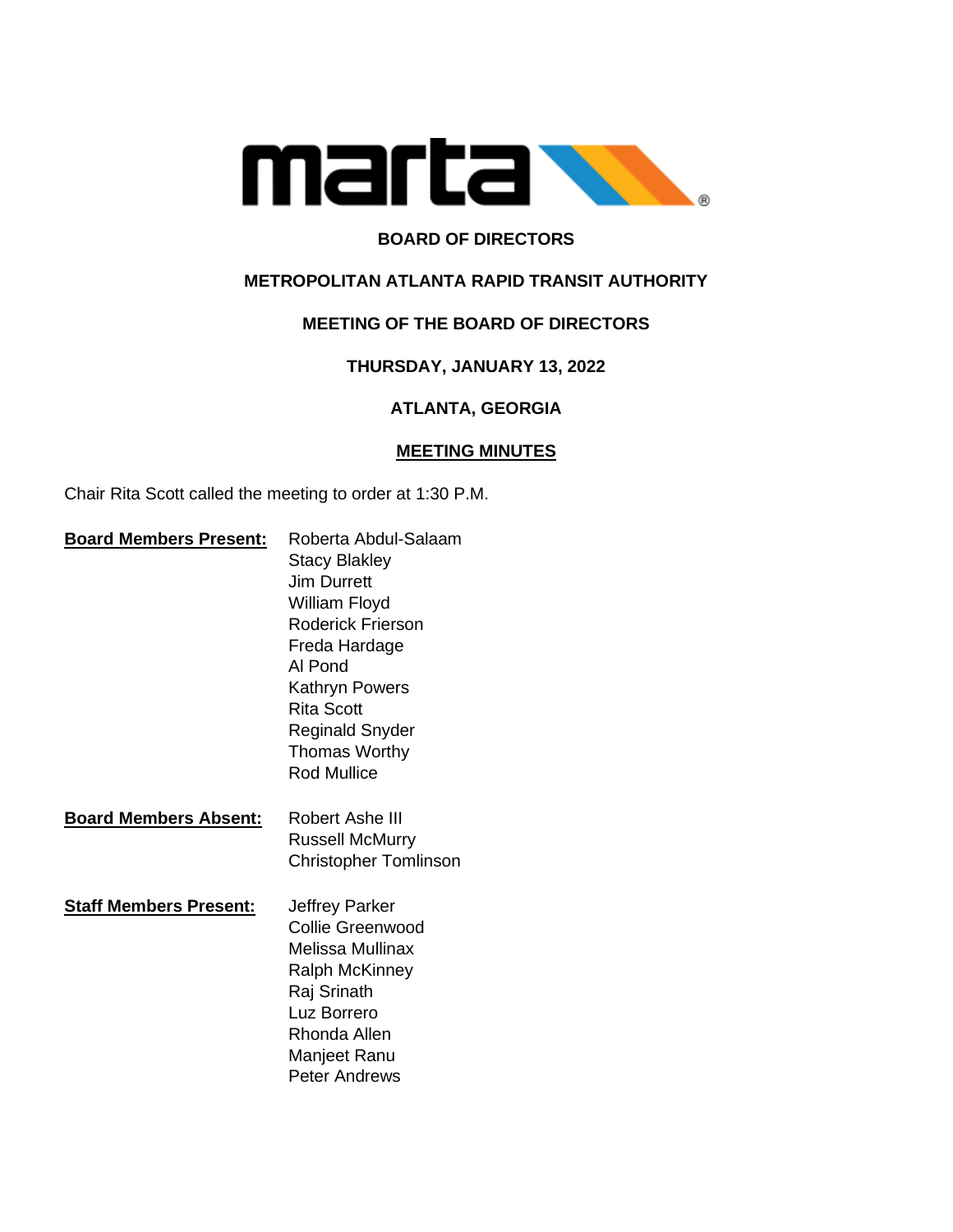#### **Also in Attendance:** Justice Leah Ward Sears, Kirk Talbott, George Wright, Jonathan Hunt Colleen Kiernan, Paula Nash, Keri Lee, Colleen Kiernan, Donna DeJesus

## **1. PUBLIC COMMENTS [submittals via telephone, U.S. mail and in person]**

Ed Williams [via email] **[Public Comments attached]**

## **2. APPROVAL OF THE MINUTES**

#### **Approval of the December 9, 2021 Board of Directors Meeting Minutes**

Approval of the December 9, 2021 minutes. On a motion by Board Member Floyd, seconded by Board Member Hardage, the motion passed by a vote of 11 to 0, 1 abstention, with 12 members present.

- **3. Other Matters**
- **4. Comments from the Board**
- **5. Adjournment**

Board meeting adjourned at 1:38 P.M.

Respectfully submitted,

Syrene L. Huff

Tyrene L. Huff Assistant Secretary to the Board

YouTube link:<https://youtu.be/v7X0UTLNffY>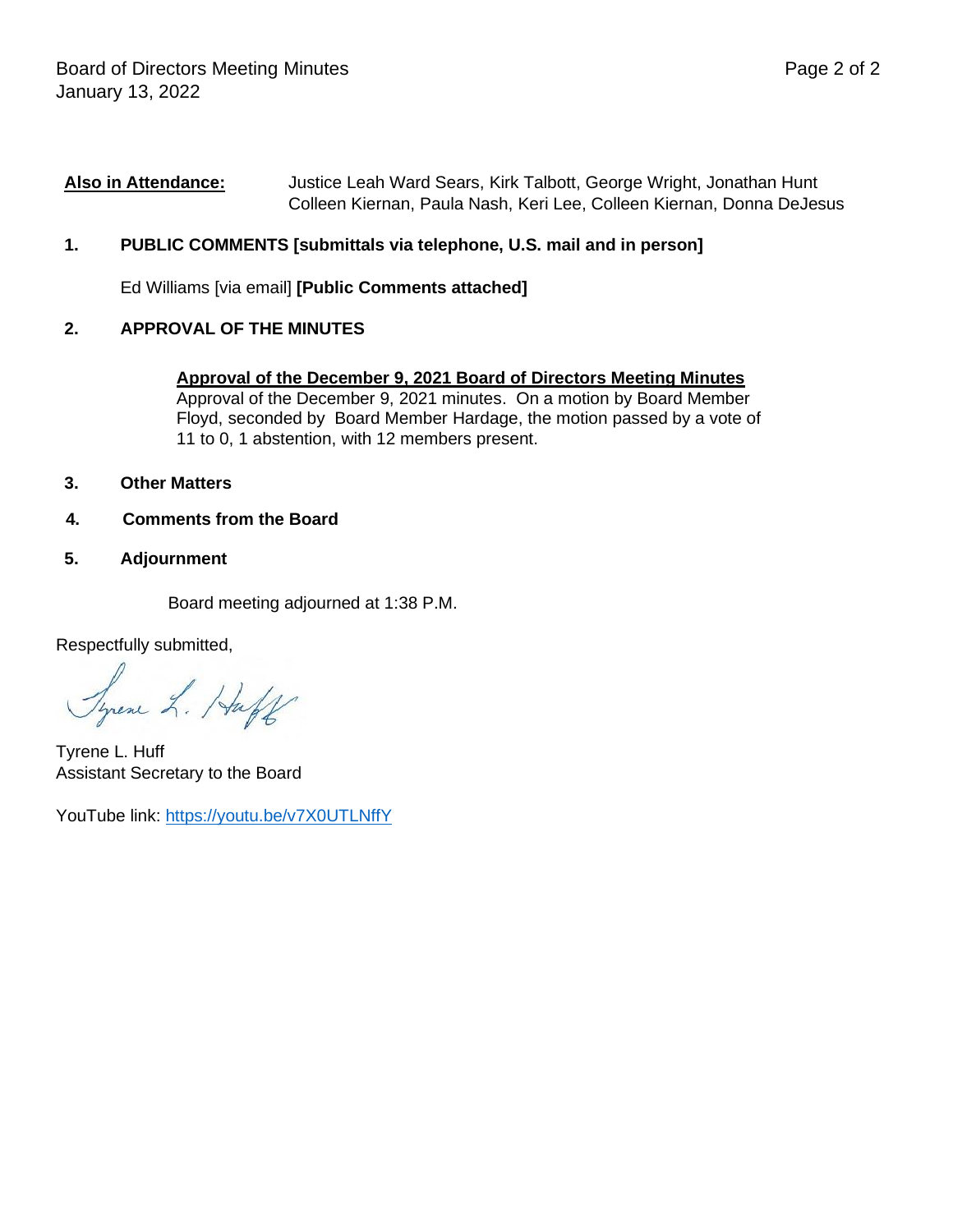## **January 13, 2022 Board Meeting Public Comments Received via (404) 848-6000, [marta.board@itsmarta.com,](mailto:marta.board@itsmarta.com) [public@itsmarta.com](mailto:public@itsmarta.com)**

# **Summary: 1 customer provided a public comment via email Sent to [marta.board@itsmarta.com](mailto:marta.board@itsmarta.com) and [public@itsmarta.com](mailto:public@itsmarta.com) 0 – Voice Messages**

Re: MARTA Denies Citizens the Right to Vote 12:37p.m.

From Dr. Ed Williams

Good Afternoon Directors:

I am chair of the group Concerned Citizens for Effective Government. I am a taxpayer and resident of DeKalb County. I am glad to see MARTA follow the law by having public hearings before it changes bus routes and services and fares.

I want to congratulation the Georgia Bull Dawgs on winning the National Collegiate football championship.

It took 41 years to win, but it shows that hard work and teamwork can achieve victory. Nothing worth fighting for is easy to achieve.

The right to vote is worth fighting for just like as a team.

Dr. King gave his life seeking equality and the right to vote.

The simple fact is that MARTA has violated our right to vote. You should challenge MARTA's unlawful actions. President Biden is seeking to pass a new voting rights Act, and yet right here in our own County, the citizens are being denied the right to vote on whether the MARTA service contract is extended.

The current MARTA contract entered into in 1971 was supposed to end on August 31, 2021, however, MARTA has illegally extended the contract to 2057. There should be another Referendum before the 2021 deadline. MARTA has wrongly used a court case that used revenue bonds to finance a public project. The court ruled that it could extend the project beyond fifty years if the parties agreed to renew the extension.

The MARTA contract has a local sales tax embedded in the contract to fund the rail and bus service. A local sales tax cannot be extended without a referendum of the voters in the local jurisdiction. There has not been a referendum since 1971.

To levy a sales tax in a local jurisdiction requires a referendum. The retail sales tax levy, like the LOST, and SPLOST has to be approved by a voter referendum and after their expiration have to a new referendum to extend or reimpose any obligations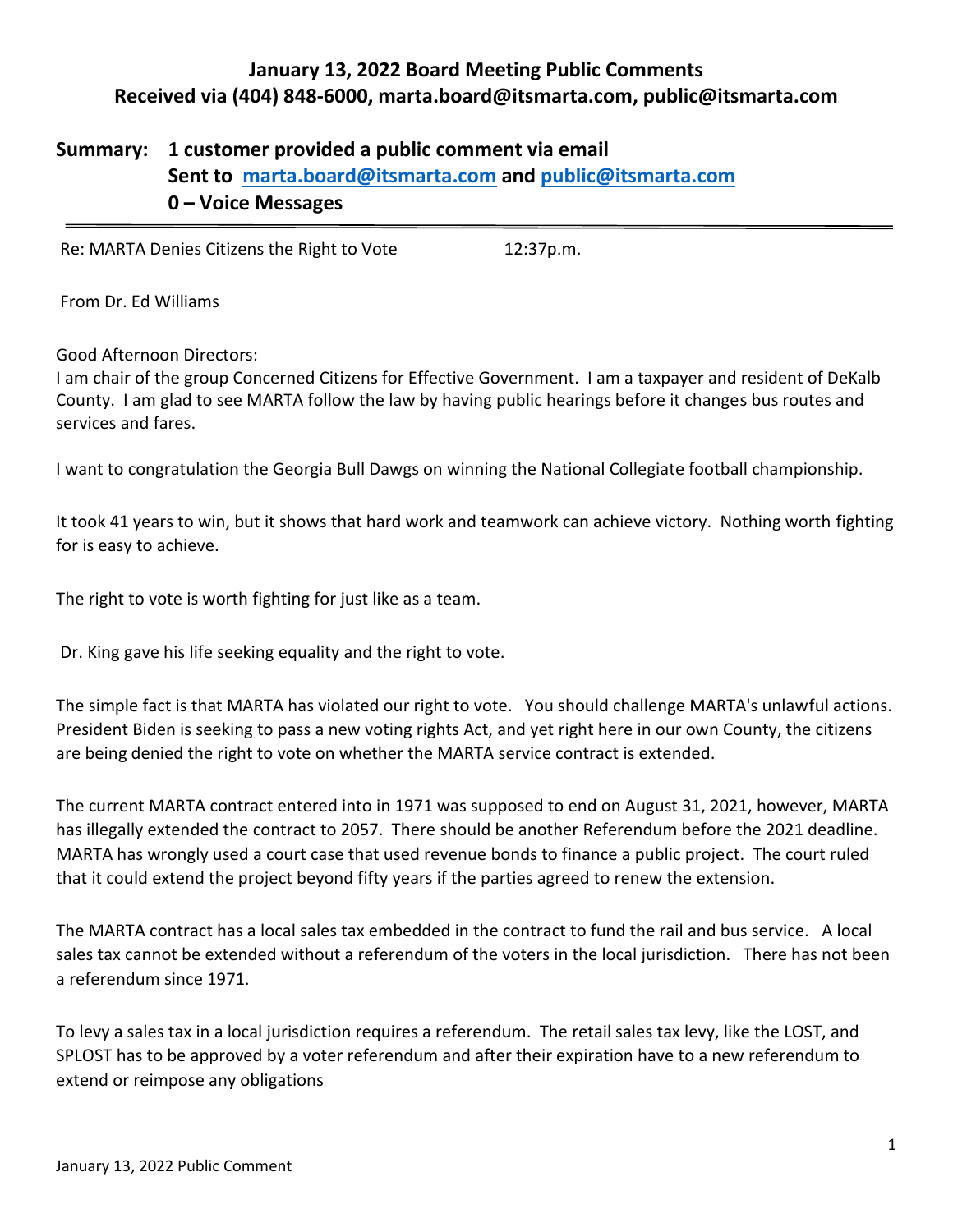Thank you.

Original email attached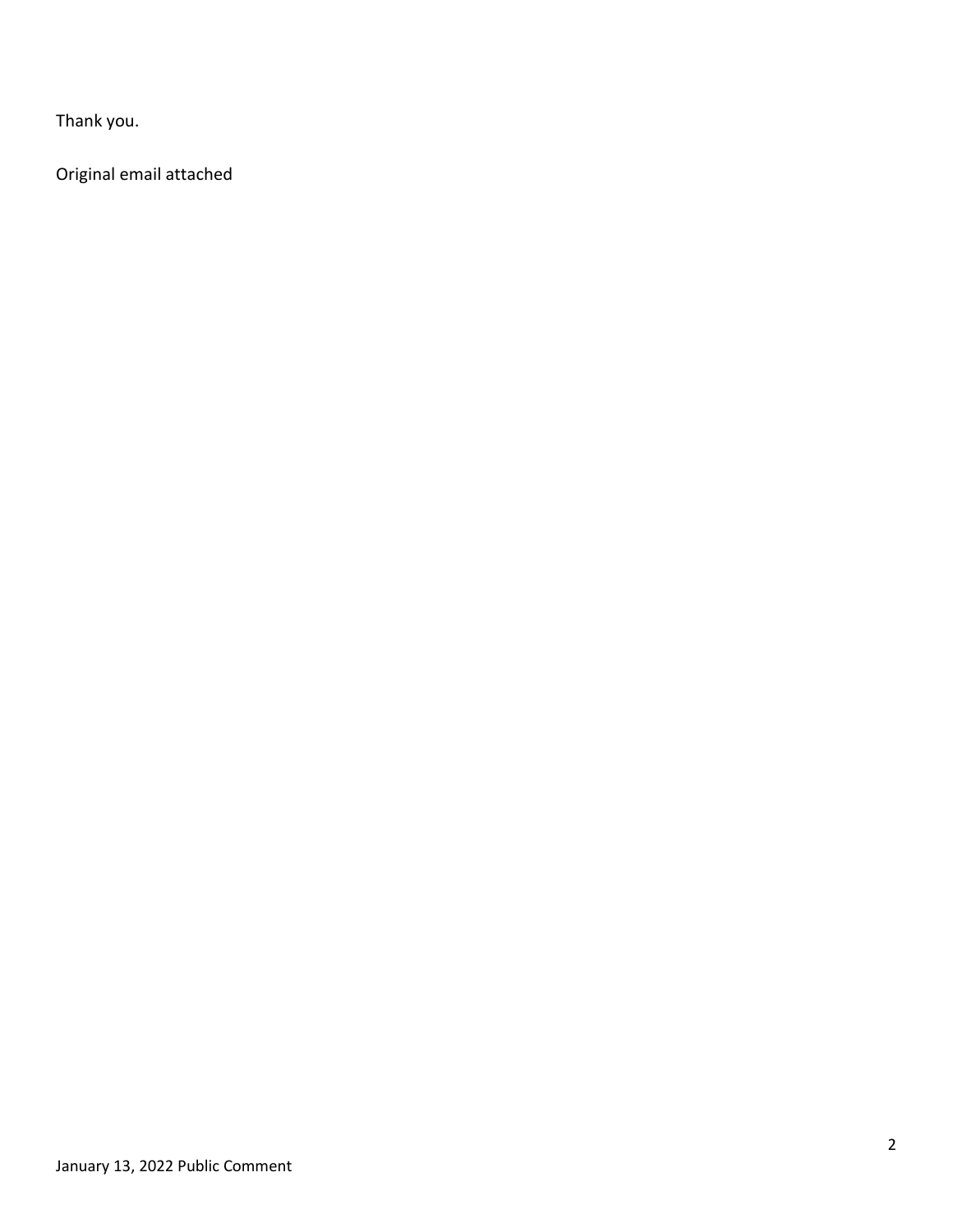P.O. Box 361626 Decatur, Georgia 30036 (678) 304-7736 13 January 2022

MARTA Board of Directors Metropolitan Atlanta Rapid Transit Authority 2424 Piedmont Road Atlanta, Georgia 30324 (404) 848-5000 marta.board@itsmarta.com [public@itsmarta.com](mailto:public@itsmarta.com)

Re: MARTA Denies Citizens the Right to Vote

From Dr. Ed Williams

Begin Comment

**Good Afternoon Directors:**

I am chair of the group Concerned Citizens for Effective Government. I am a taxpayer and resident of DeKalb County. I am glad to see MARTA follow the law by having public hearings before it changes bus routes and services and fares.

I want to congratulation the Georgia Bull Dawgs on winning the National Collegiate football championship.

It took 41 years to win, but it shows that hard work and teamwork can achieve victory. Nothing worth fighting for is easy to achieve.

The right to vote is worth fighting for just like as a team.

Dr. King gave his life seeking equality and the right to vote.

The simple fact is that MARTA has violated our right to vote. You should challenge MARTA's unlawful actions. President Biden is seeking to pass a new